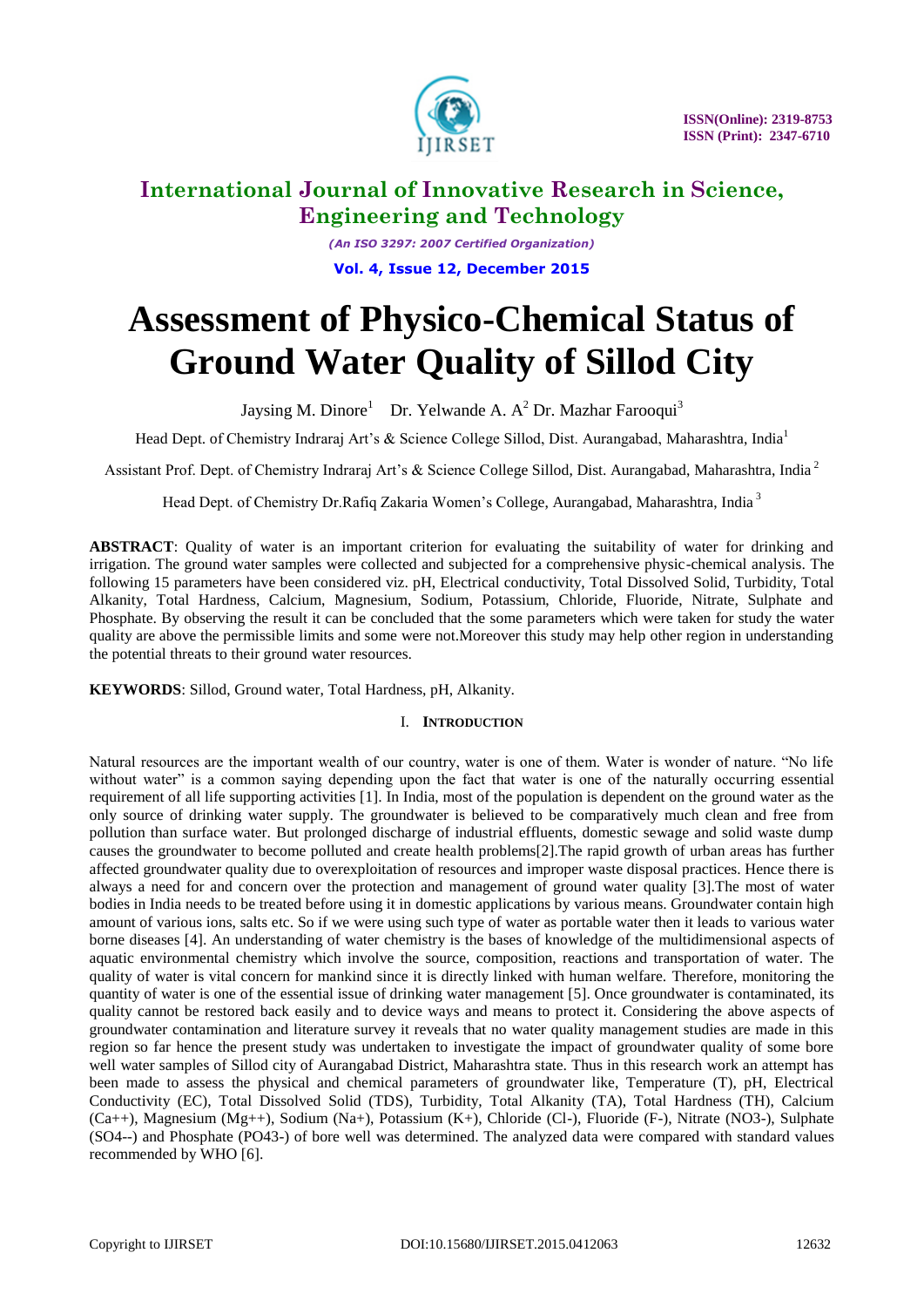

*(An ISO 3297: 2007 Certified Organization)*

#### **Vol. 4, Issue 12, December 2015**

### **I.I SITE DESCRIPTION**

Study area Sillod City is lies within longitude 20° 3" 0"Northand latitude 75° 65" 0" East. Situated 65 Km away from Aurangabad in North-East direction. Sillod is a major city and municipal council in Aurangabad District of Indian state of Maharashtra with average elevation of 612 M (2008 feet) above sea level.

#### **II.MATERIAL & METHODS**

Analytical grade reagent and distilled water would used throughout the study. All glass ware and plastic container used were washed with double distilled water.

### **II.1 SAMPLE COLLECTION**

Ten water samples were collected in the above said area. Standard methods were adapted for the analysis of various water qualities. 1 liter polythene bottle were used for water quality parameter analysis and all bottles were washed with dilute nitric acid followed by distilled water and were dried. At each sampling location, water were collected in two polythene bottle. Before taking final water sample, the bottles were rinsed three times with the water to be collected. Two liter of each sample was collected and homogeneous sample is prepared for analysis physic-chemical parameters. Sampling sites are as shown in table number 1.

| S. | <b>Sample Location</b> | <b>Source</b> | <b>Sample Number</b> |  |  |  |
|----|------------------------|---------------|----------------------|--|--|--|
| No |                        |               |                      |  |  |  |
| 1  | MhasobaTemple old      | Bore Well     | S1                   |  |  |  |
|    | city                   |               |                      |  |  |  |
| 2  | Athawadi Bazar         | Bore Well     | S <sub>2</sub>       |  |  |  |
| 3  | Shastri Colony         | Bore Well     | S <sub>3</sub>       |  |  |  |
| 4  | Kale Colony            | Bore Well     | S <sub>4</sub>       |  |  |  |
| 5  | Shahu Nagar            | Bore Well     | S <sub>5</sub>       |  |  |  |
| 6  | Tilak Nagar            | Bore Well     | S6                   |  |  |  |
| 7  | Samata Nagar           | Bore Well     | S7                   |  |  |  |
| 8  | Shivaji Nagar          | Bore Well     | S <sup>8</sup>       |  |  |  |
| 9  | <b>Teachers Colony</b> | Bore Well     | S9                   |  |  |  |
| 10 | MayurPark              | Bore Well     | S <sub>10</sub>      |  |  |  |

TABLE-I Sampling sites in Sillod City.

#### **III.EXPERIMENTAL SECTION**

Sampling was done in morning in October 2015. The parameters selected for analysis were water Temperature (T), pH, Electrical Conductivity (EC), Total Dissolved Solid (TDS), Turbidity, Total Alkanity (TA), Total Hardness(TH), Calcium (Ca++), Magnesium (Mg++), Sodium (Na+), Potassium (K+), Chloride (Cl-), Fluoride (F-), Nitrate (NO3-), Sulphate (SO4--) and Phosphate (PO43-) of bore well water samples. The pH and water temperature were recorded on the spot by using pH paper and thermometer respectively. Remaining parameters were analyzed in laboratory by standard methods [7].

#### **IV.RESULTS & DISCUSSION**

The results obtained from analysis of ten ground water samples are given in table number II.

**pH:** pH is a measure of the hydrogen ion concentration in water and indicates whether the water is acidic or alkaline. The measure of alkanity and acidity is pH.pH is required to determine the corrosiveness of the water. The standard value of pH for drinking water by WHO (World Health Organization) is between 7.0 to 8.5. High value of pH may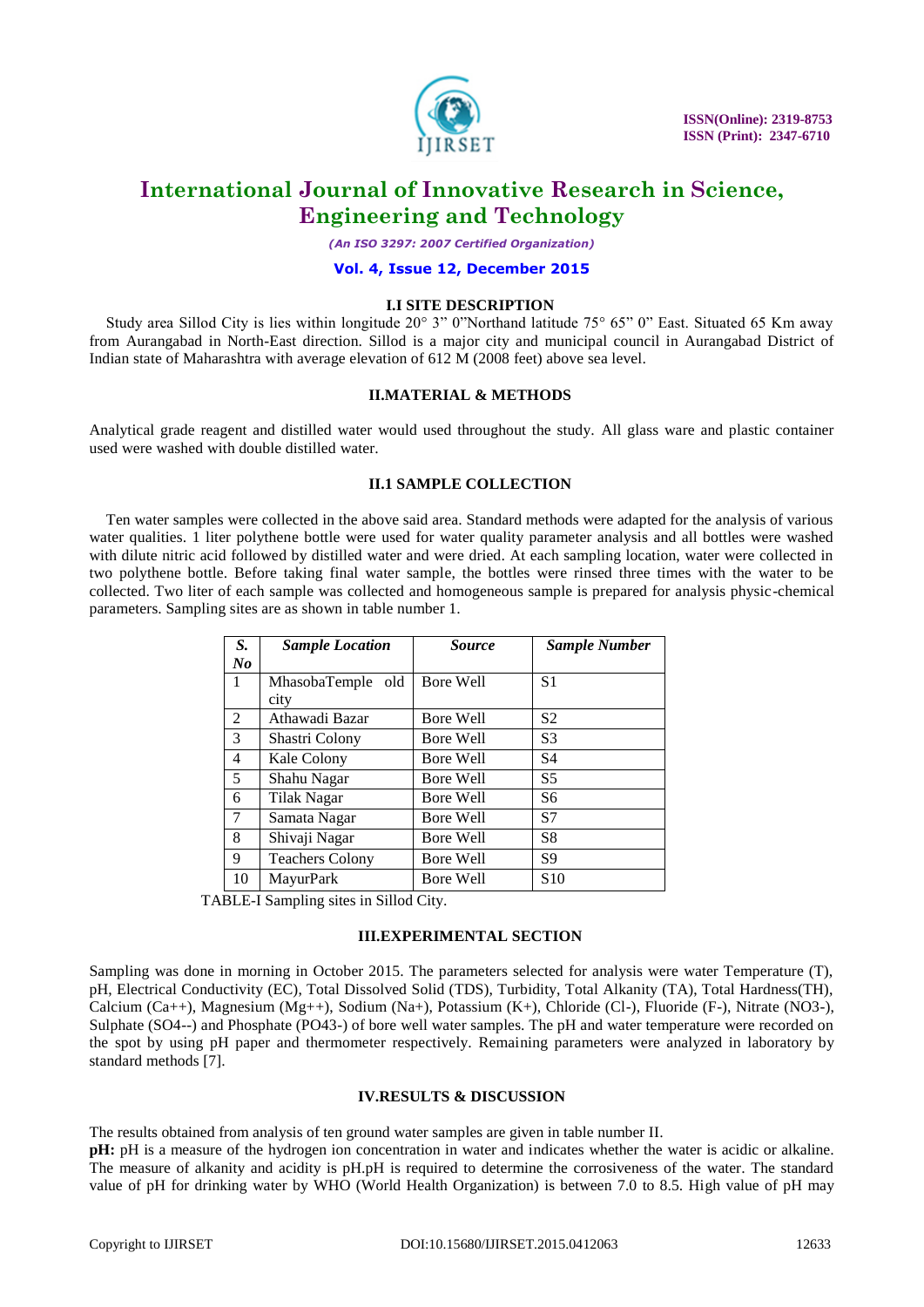

*(An ISO 3297: 2007 Certified Organization)*

### **Vol. 4, Issue 12, December 2015**

results due to waste discharge, microbial decomposition of organic matter in water body [8].Most of the water samples are slightly alkaline due to presence of carbonates and bicarbonates. In the present study all the samples have pH values below prescribed values by WHO.

**Electrical conductivity in Micro-ohm/cm:** Electrical conductivity is a measure of water capacity to convey electric current. It signifies the amount of total dissolved salts [9]. High electrical conductivity affects the germination of crops and it may results in much reduced yield[10].In the present work electrical conductivity values were in the range of 530  $μmΩ/cm$  (S10) to 1640  $μmΩ/cm$  (S3). High electrical conductivity values were observed for five sampling points namely S1, S3, S4, S6 and S7 indicating the presence of high amount of dissolved inorganic substances in ionized form. **Total Dissolved Solids (TDS) in mg/l:** TDS indicates the salinity behavior of ground water. Water containing more than 500 mg/l of TDS is not considered desirable for drinking water supplies, but in unavoidablecases 1500 mg/l is allowed[11].In above studied water samples TDS values varies from 111 mg/l (S9) to 1560 mg/l (S1). The sampling points S1, S2 & S5 showed higher TDS values than the prescribed limit given by WHO.

**Turbidity in NTU:** Most of the times in water turbidity is due to colloidal and extremely fine dispersion [12].The turbidity values varied between 0.00 to 1.00 NTU and found within limit prescribed by WHO.

**Total Alkanity (TA) in mg/l:**An alkanity value of water provides an idea of natural salts present in water. Alkanity of water is its capacity to neutralize a strong acid and it is normally due to presence of bicarbonates, carbonates and hydroxide compounds of calcium, sodium and potassium. The total alkanity values for all the investigated samples were found to be greater in samples  $S1$ ,  $S2$ ,  $S4 \& S5$  than the value prescribed by WHO.

**Total Hardness in mg/l:** Hardness is property of water which prevents the lather formation with soap and increases the boiling point of water [13]. Hardness of water mainly depends upon the amount of calcium and magnesium salts or both. Hardness although have no health effects it can make water unsuitable for domestic and industrial use. Total hardness of bore well water under the area determined in the present investigation ranged from 240 mg/l to 660 mg/l. The values for sample from points S1, S2 and S3 were higher than prescribed limit by WHO.

**Calcium (Ca<sup>++</sup>) in mg/l:**Calcium is directly related with hardness. Calcium concentration ranged between 48 mg/l (S5) to 118 mg/l (S3) and found below permissible limit of WHO, except  $S1$ , S2, S3 & S4.

**Magnesium (Mg<sup>++</sup>) in mg/l:**Magnesium is also directly related with water hardness. Magnesium content in the investigated water sample was ranging from 40.2 mg/l (S10) to 147 mg/l (S3), which were found within WHO limit.

**Sodium (Na<sup>+</sup>) in mg/l:** Sodium concentration was found in between 162 mg/l (S3) to 484.4 mg/l (S5). All the samples were found greater than permissible limit of WHO except the sampling point S3 and S10.

**Potassium (K<sup>+</sup>) in mg/l:** The major source of potassium in natural fresh water is weathering of rocks. The potassium content in present study varied from 0.3 mg/l (S3) to 10.2 mg/l (S7)

Chloride (CI): Chloride a major anion in portable and industrial water has no adverse effect on health, but imparts bad taste to drinking water. The chloride concentration serves as an indicator of pollution by sewage. People accustomed to higher chloride in water are subjected to laxative effects. Chloride of bore well water in the study area ranged from 32.8 mg/l (S10) to 295 mg/l (S9). The values are within limit except water sample collected from sites S8 and S9. Higher chloride concentration in samples from site S8  $\&$  S9 may be due to discharge of sewage near the sampling sites.

Fluoride (F<sup>-</sup>) in mg/l: Probable source of high fluoride in Indian water seems to be that during weathering and circulation of water in rocks and soils, fluorine is leached out and dissolved in ground water. Excess intake of fluoride through drinking water causes fluorosis on human being. In the present analysis, fluoride concentration was found zero for all sites.

**Nitrate (NO<sub>3</sub>):** The high nitrogen content is an indicator of organic pollution. It results from the added nitrogenous fertilizers, decay of dead plants and animals, animal urine etc. They are all oxidized to nitrate by natural process and hence nitrogen is present in the form of nitrate of bore well water. Under the area determined in the present investigation amount of nitrate ranged from 0.16 mg/l to 5.60 mg/l. Slightly higher concentration of nitrate found for sampling point S3 than limit given by WHO.

Sulphate (SO<sub>4</sub><sup>--)</sup> in mg/l: Sulphate is found in small quantity in ground water. Sulphate may come in ground water by industrial or anthropogenic addition in the form of Sulphate fertilizers. Sulphate occurs naturally in water as a result of leaching from gypsum and other common minerals [14]. The Sulphate content in the study area was found in the range of 43.17 mg/l (S9) to 81.39 mg/l (S10). The Sulphate values for all sampling points lie within the permissible limit of WHO.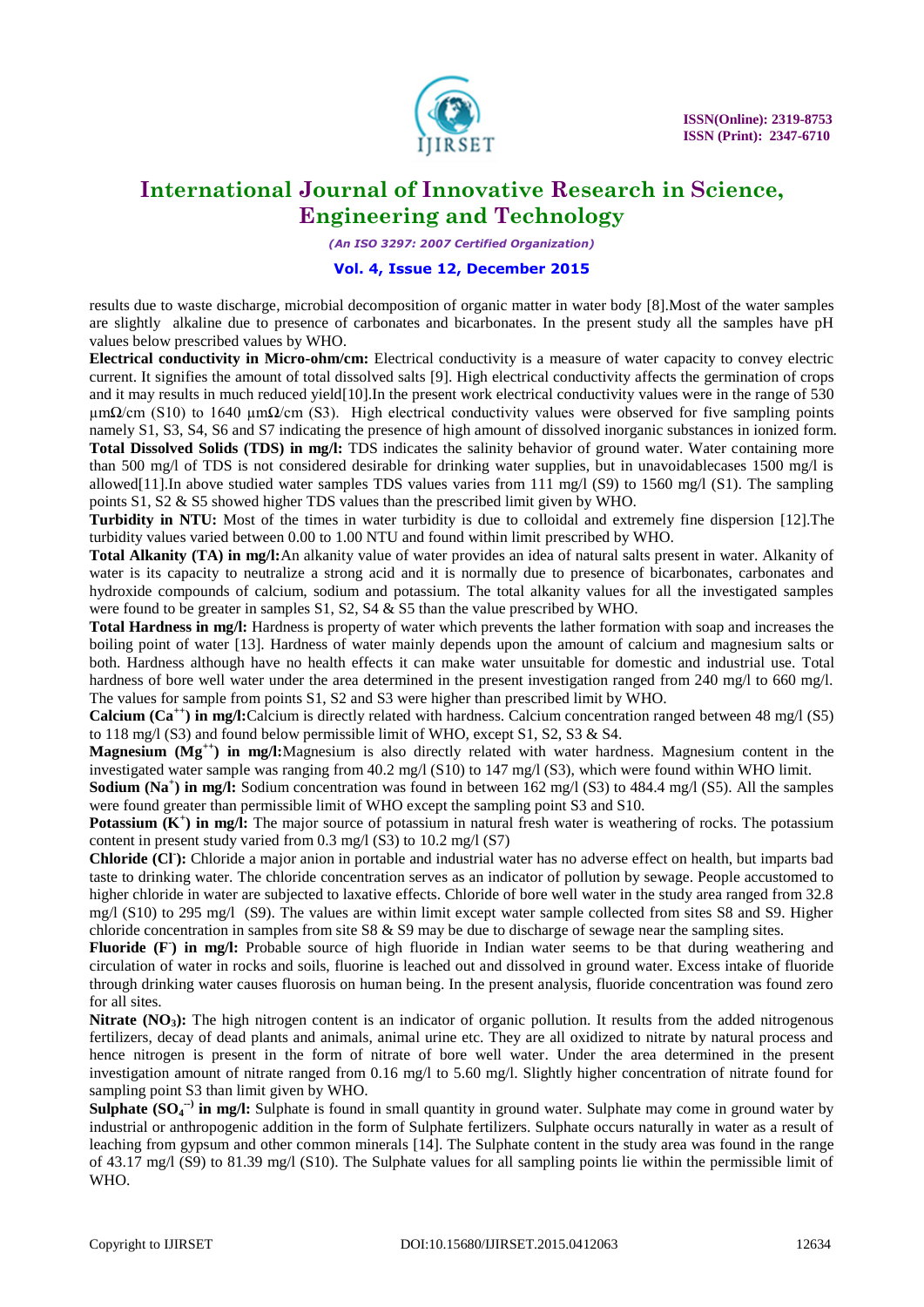

*(An ISO 3297: 2007 Certified Organization)*

### **Vol. 4, Issue 12, December 2015**

**Phosphate (PO<sub>4</sub><sup>3</sup>) in mg/l:** Phosphate may occur in ground water as a result of contamination of domestic sewage, detergents, fertilizers and industrial waste [15-20]. No phosphate content found within study area. All the data is summerised in Table number II and graphical representation of values ofphysico-chemical parameters of different sites in Sillod city as shown in fig. 1 (a-f).

| <b>WHO</b><br>Parameters   |           | Sampling sites in SillodCity |                |                |                |                |                |       |      |      |                 |
|----------------------------|-----------|------------------------------|----------------|----------------|----------------|----------------|----------------|-------|------|------|-----------------|
|                            |           | S <sub>1</sub>               | S <sub>2</sub> | S <sub>3</sub> | S <sub>4</sub> | S <sub>5</sub> | S <sub>6</sub> | S7    | S8   | S9   | S <sub>10</sub> |
| Temperature in ${}^{0}C$   |           | 27                           | 26             | 26             | 27             | 26             | 24             | 25    | 27   | 26   | 24              |
| pH                         | $7 - 8.5$ | 8.2                          | 8.1            | 7.2            | 7.9            | 7.8            | 8.4            | 7.1   | 7.7  | 7.8  | 7.9             |
| EC in $\mu$ m $\Omega$ /cm | 1400      | 1440                         | 1200           | 1640           | 1480           | 1360           | 1563           | 1500  | 1200 | 740  | 530             |
| TDS in mg/l                | 1000      | 1560                         | 3200           | 620            | 511            | 1440           | 300            | 311   | 250  | 111  | 340             |
| Turbidity in NTU           | 5.0       | 0.4                          | 0.8            | 1.0            | 0.3            | 0.2            | 0.2            | 0.4   | 0.00 | 0.00 | 0.7             |
| $TA$ in mg/l               | 120       | 190                          | 185            | 110            | 175            | 180            | 111            | 120   | 118  | 112  | 114             |
| TH in $mg/l$               | 500       | 513                          | 784            | 660            | 240            | 336            | 440            | 340   | 320  | 295  | 350             |
| $Ca^{2+}$ in mg/l          | 100       | 110                          | 105            | 118            | 108            | 48             | 90             | 52    | 71   | 60   | 85              |
| $Mg^{2+}$ in mg/l          | 150       | 142                          | 142            | 147            | 130            | 128            | 131            | 135   | 60.8 | 45.0 | 40.2            |
| $Na+$ in mg/l              | 200       | 255                          | 313            | 162            | 375            | 484.4          | 431.9          | 207   | 204  | 218  | 199             |
| $K^+$ in mg/l              | $- -$     | 5.6                          | 3.8            | 0.3            | 1.9            | 8.4            | 0.00           | 10.2  | 9.8  | 8.5  | 7.8             |
| $Cl-$ in mg/l              | 250       | 170                          | 140            | 160            | 92             | 65             | 70             | 78    | 280  | 295  | 32.8            |
| $F$ in mg/l                | 1.5       | 0.00                         | 0.00           | 0.00           | 0.00           | 0.00           | 0.00           | 0.00  | 0.00 | 0.00 | 0.00            |
| $NO3$ in mg/l              | 15        | 2.47                         | 1.25           | 5.60           | 0.18           | 3.11           | 0.20           | 2.78  | 2.41 | 0.18 | 0.16            |
| $SO_4^2$ in mg/l           | 250       | 78.82                        | 74.05          | 80.90          | 62.3           | 43.46          | 56.8           | 61.57 | 47.4 | 43.5 | 81.39           |
| $PO43$ in mg/l             | $- -$     | 0.00                         | 0.00           | 0.00           | 0.00           | 0.00           | 0.00           | 0.00  | 0.00 | 0.00 | 0.00            |

TABLE-II Results of the Physico-chemical parameters of different sites in Sillod City



a) Graphical presentation of EC b) Graphical presentation of TDS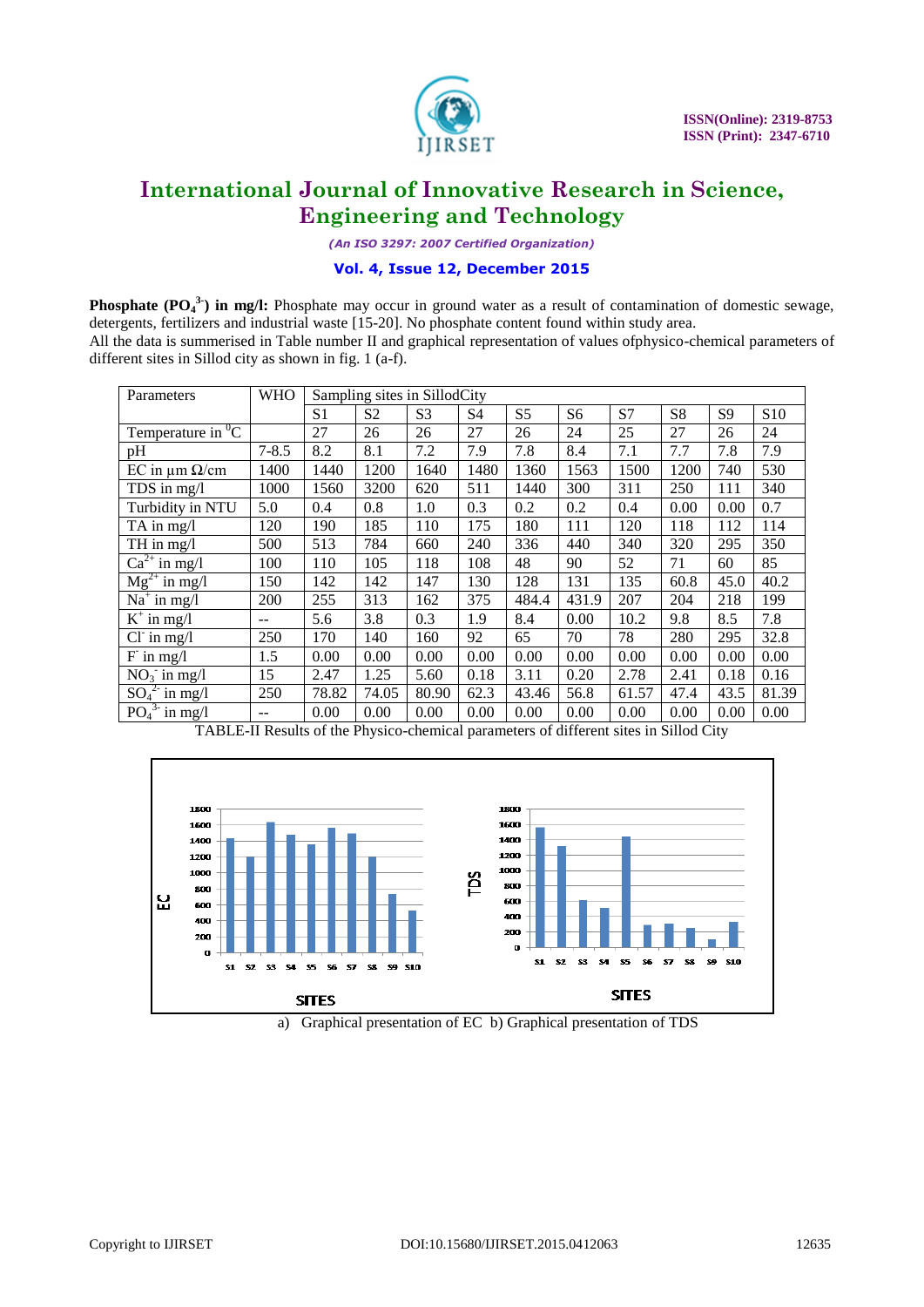

*(An ISO 3297: 2007 Certified Organization)* **Vol. 4, Issue 12, December 2015**



c) Graphical presentation of Na<sup>+</sup>,Cl<sup>-</sup>, SO<sub>4</sub><sup>--</sup>d) Graphical presentation of pH



Fig. 1 Graphical presentation of different physico-chemical parameter of water of Sillod city (a) Graphical presentation of EC ( b) Graphical presentation of TDS (c) Graphical presentation of Na+,Cl-, SO4-(d)graphical presentation of Ca++, Mg++

### **IV.CONCLUSION**

The present study was undertaken with an aim to analyze certain physico-chemical parameters in the ground water samples of Sillod city of district Aurangabad, Maharashtra. Deviations were observed by some ground water samples in Sillod city. The water samples from sampling sites S1, S2 and S3 showed poor water quality compared to other water samples, probably due to improper dumping of garbage and animal faces and urine. The water samples from the site S1, S2 & S3 are polluted and unfit for drinking purpose. The sampling sites S8, S9 & S10 showed all parameters within the water quality standard and water quality is good for drinking purpose. It may conclude that ground water in Sillod city region requires precautionary measures before drinking so as to prevent adverse health effect on human being.

### **V. ACKNOWLEDGEMENTS**

The authors are thankful to management and Principal, Indraraj Arts & Science College, Sillod Dist. Aurangabad for providing all necessary research facilities.